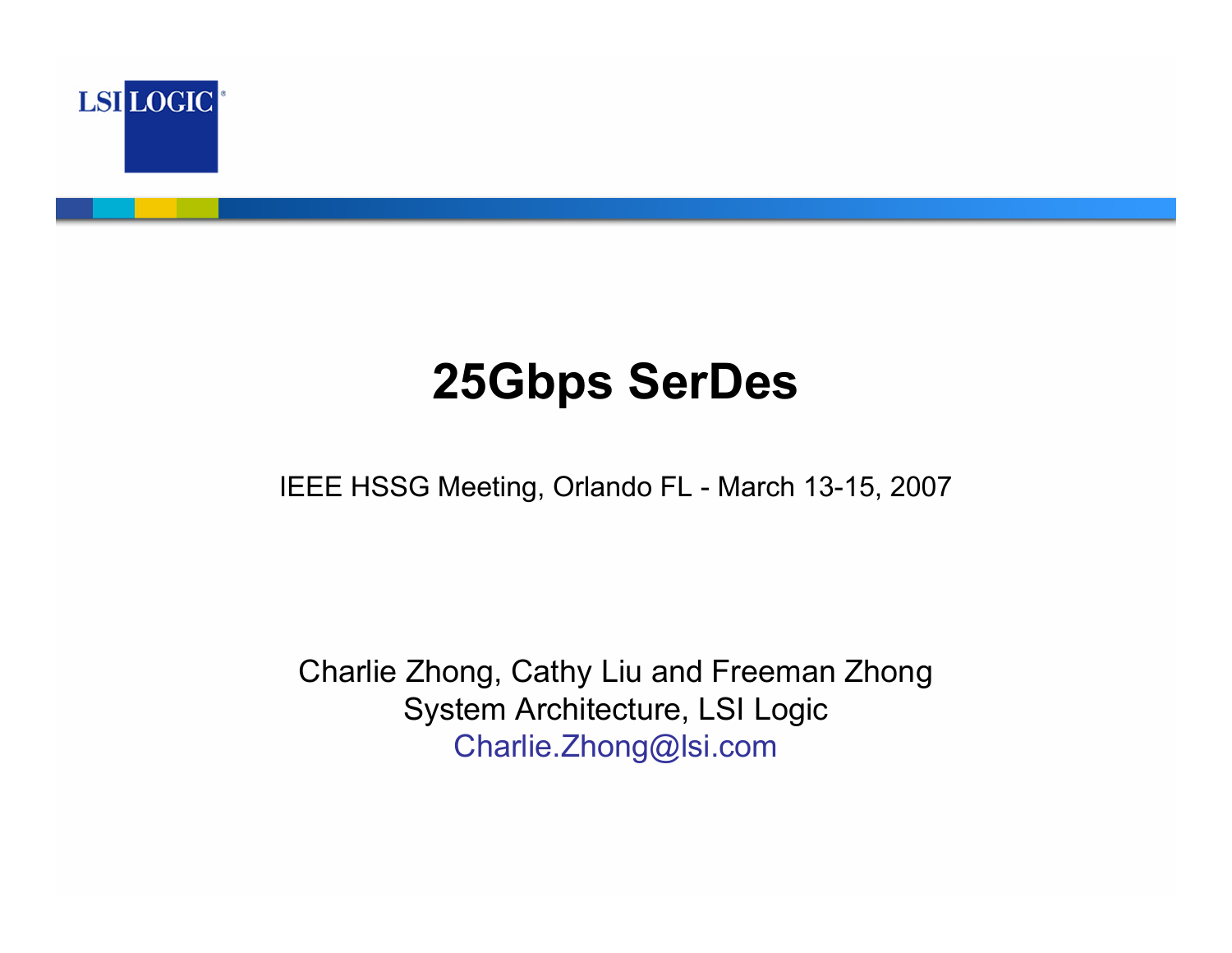

## • Introduction

- • 25G SerDes Design Considerations
	- Different signaling schemes
	- **Equalization**
	- Crosstalk cancellation
	- FEC
	- Analog/digital partition
- Simulation Results
- Conclusions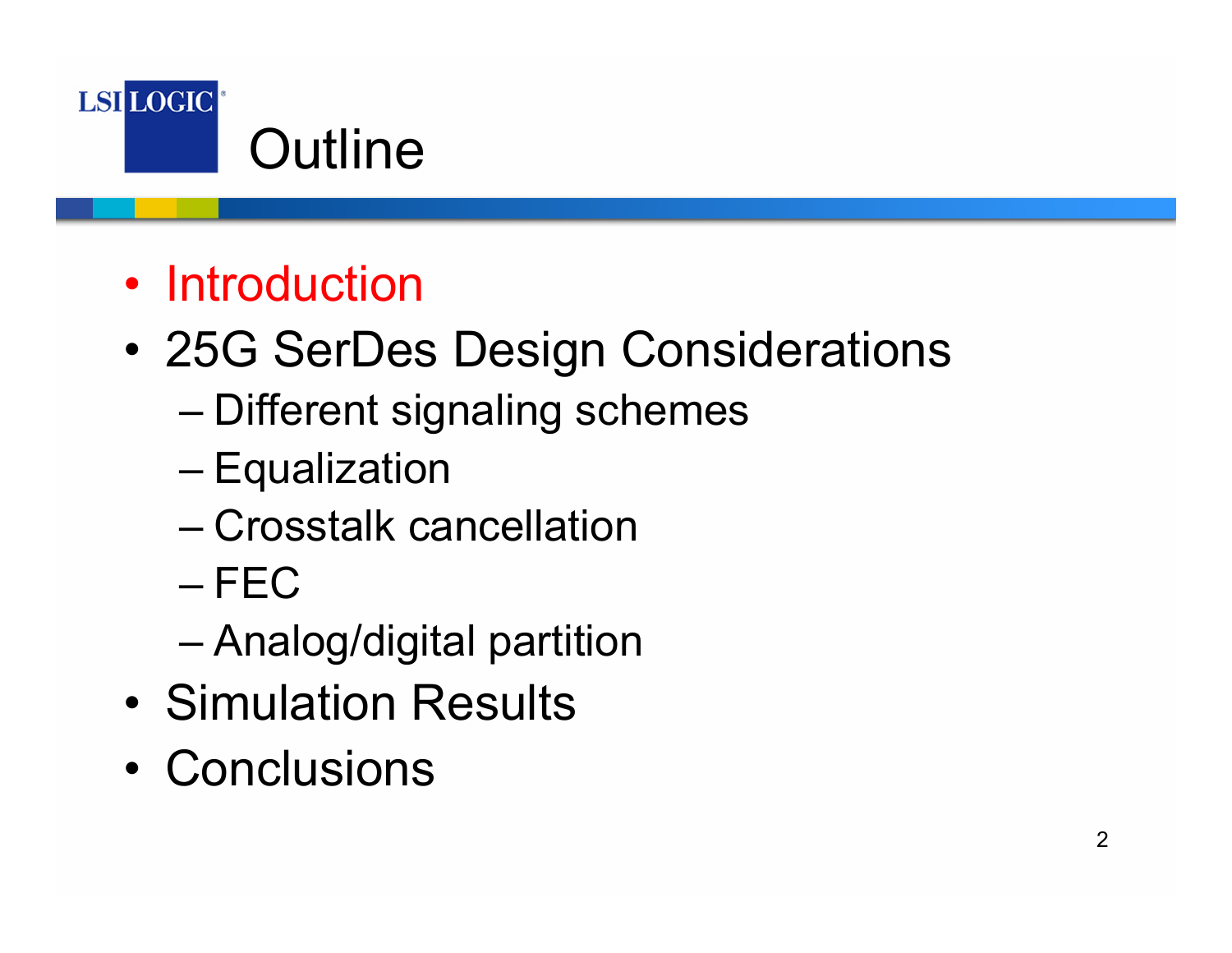

In 100Gbps Ethernet backplane, replace XFI with:



Advantage: Higher density

OIF CEI-25G is work in progress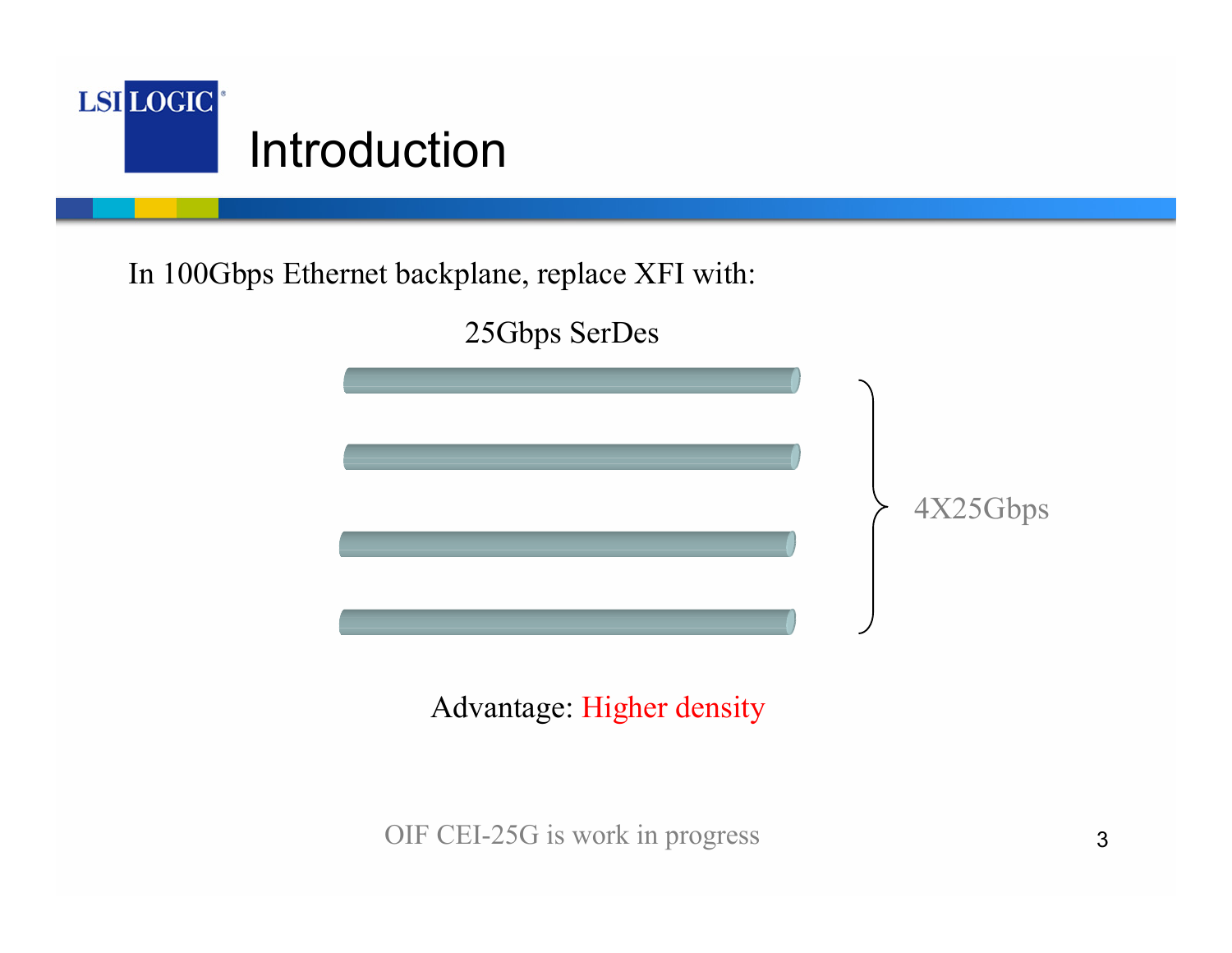

- Introduction
- • 25G SerDes Design Considerations
	- Different signaling schemes
	- **Equalization**
	- Crosstalk cancellation
	- FEC
	- Analog/digital partition
- Simulation Results
- Conclusions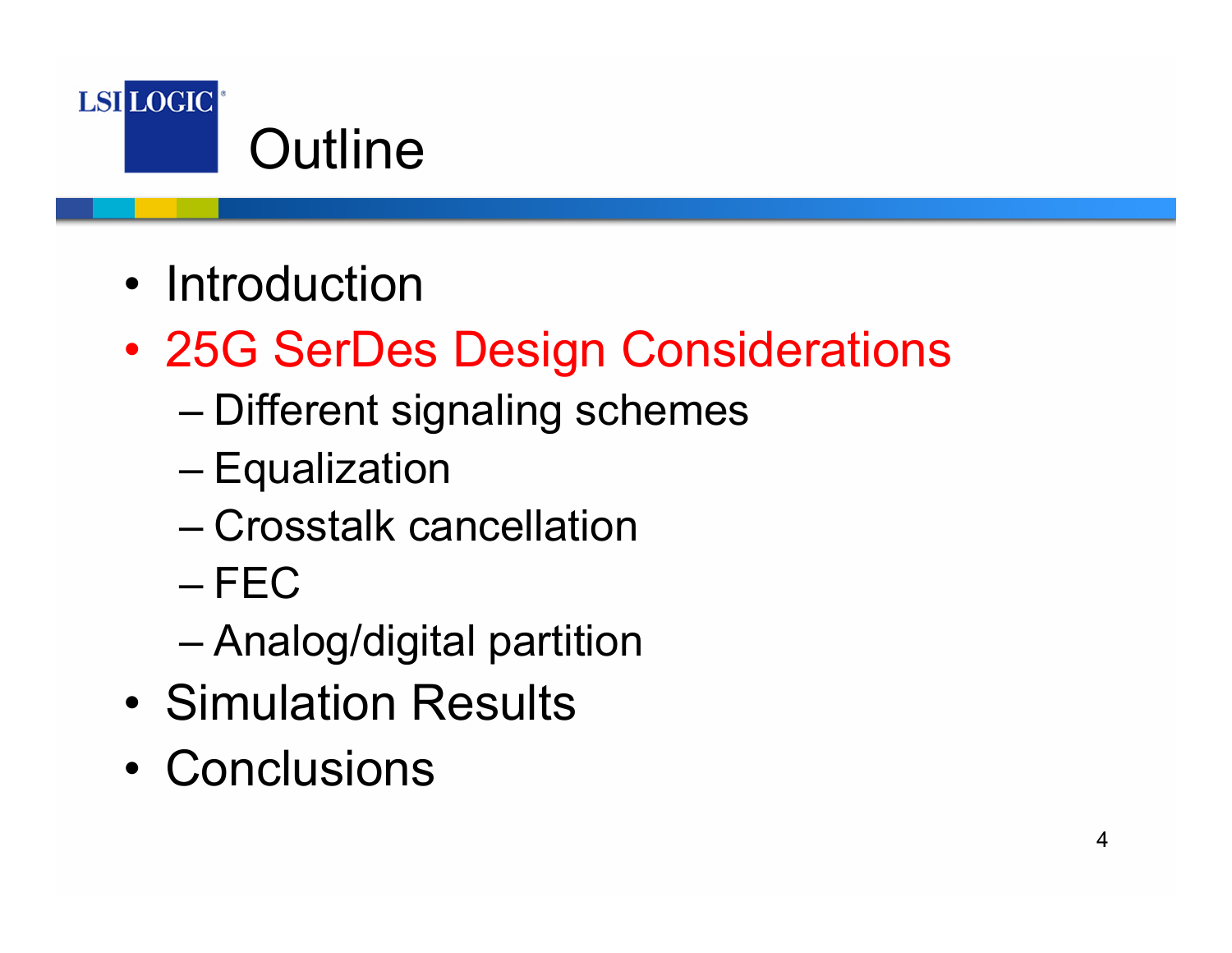**LSI LOGIC** 

# Signaling/modulation Choices

- NRZ is the choice of 10G BASE-KR and OIF CEI-11G.
	- Large installed base
	- People want to use NRZ in 25G as long as it is feasible
- PAM4
- Constant envelope modulations: QPSK, DQPSK,FSK…
- OFDM
- Partial-response signals: Duo Binary, PR4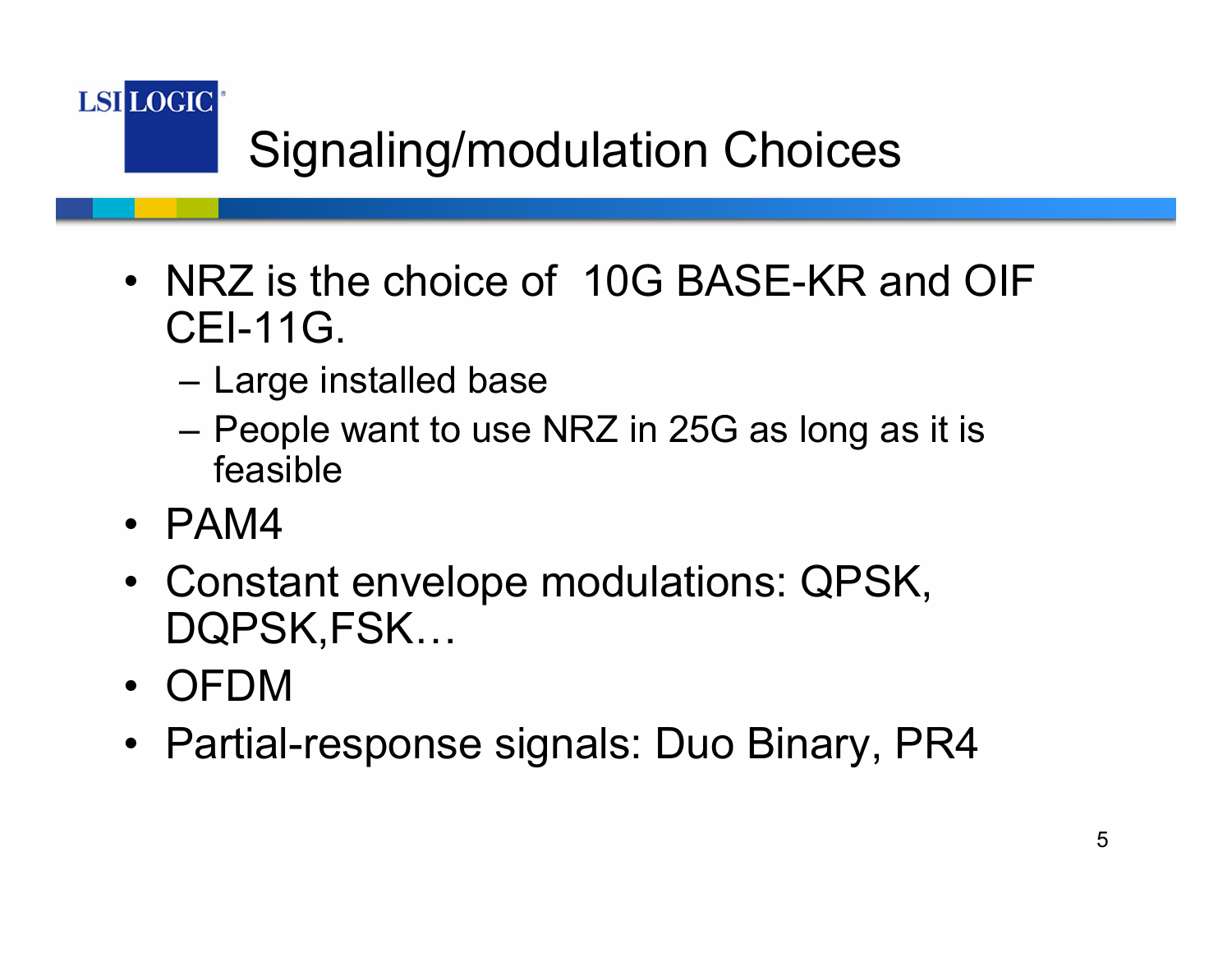### LSI LOGIC<sup>®</sup> The Benefit of Higher-order Modulation



#### NRZ v.s. PAM4/QPSK

| Data rate (Gbps)                       | 12.5 |    |
|----------------------------------------|------|----|
| $\frac{1}{2}$ symbol rate<br>gain (dB) |      | 15 |

The difference is larger at higher data rates.

Lower insertion loss at reduced symbol rate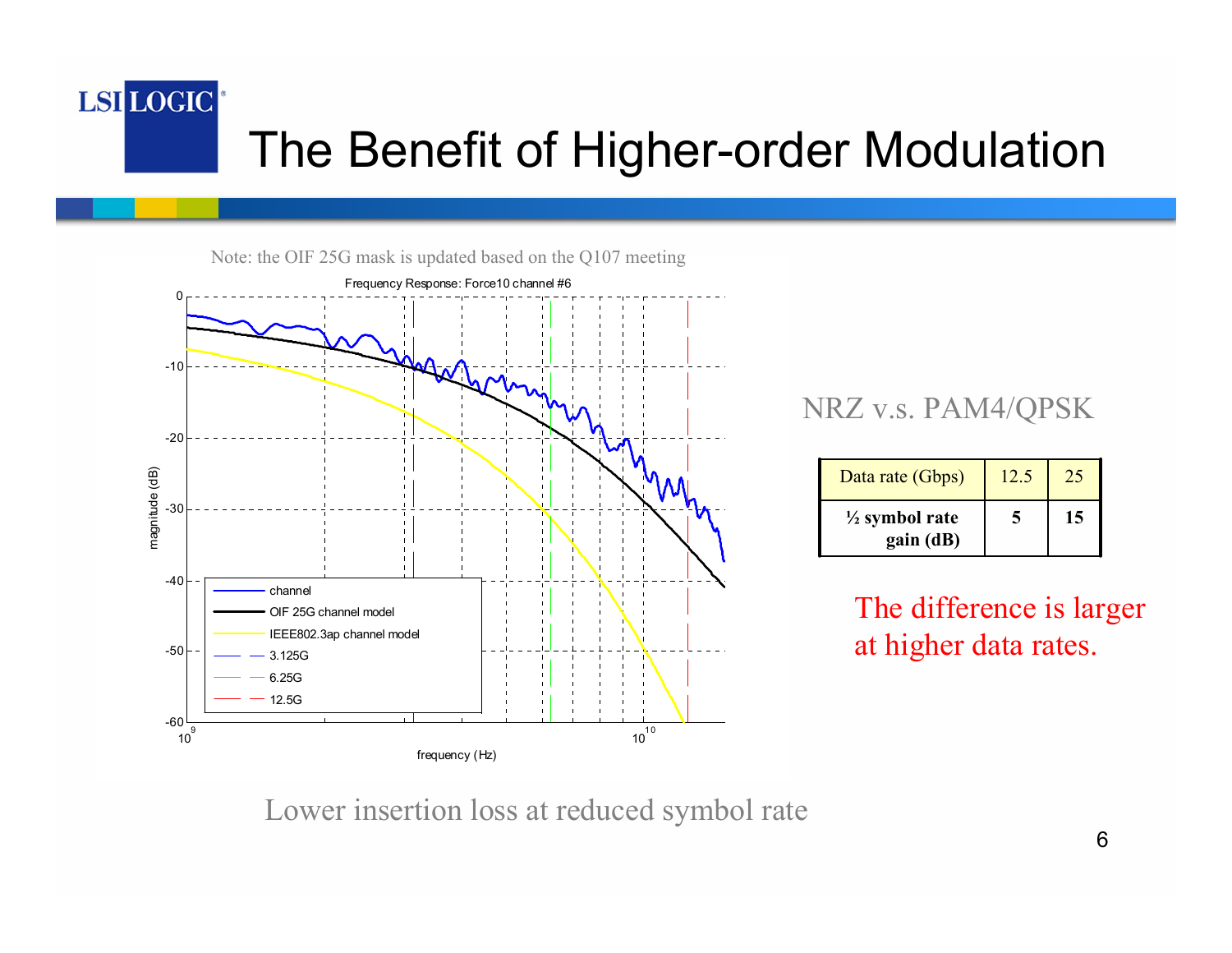#### LSI LOGIC<sup>®</sup> The Drawback of Amplitude Modulation



The 3x reduction in minimum distance results in 9.5 dB SNR loss.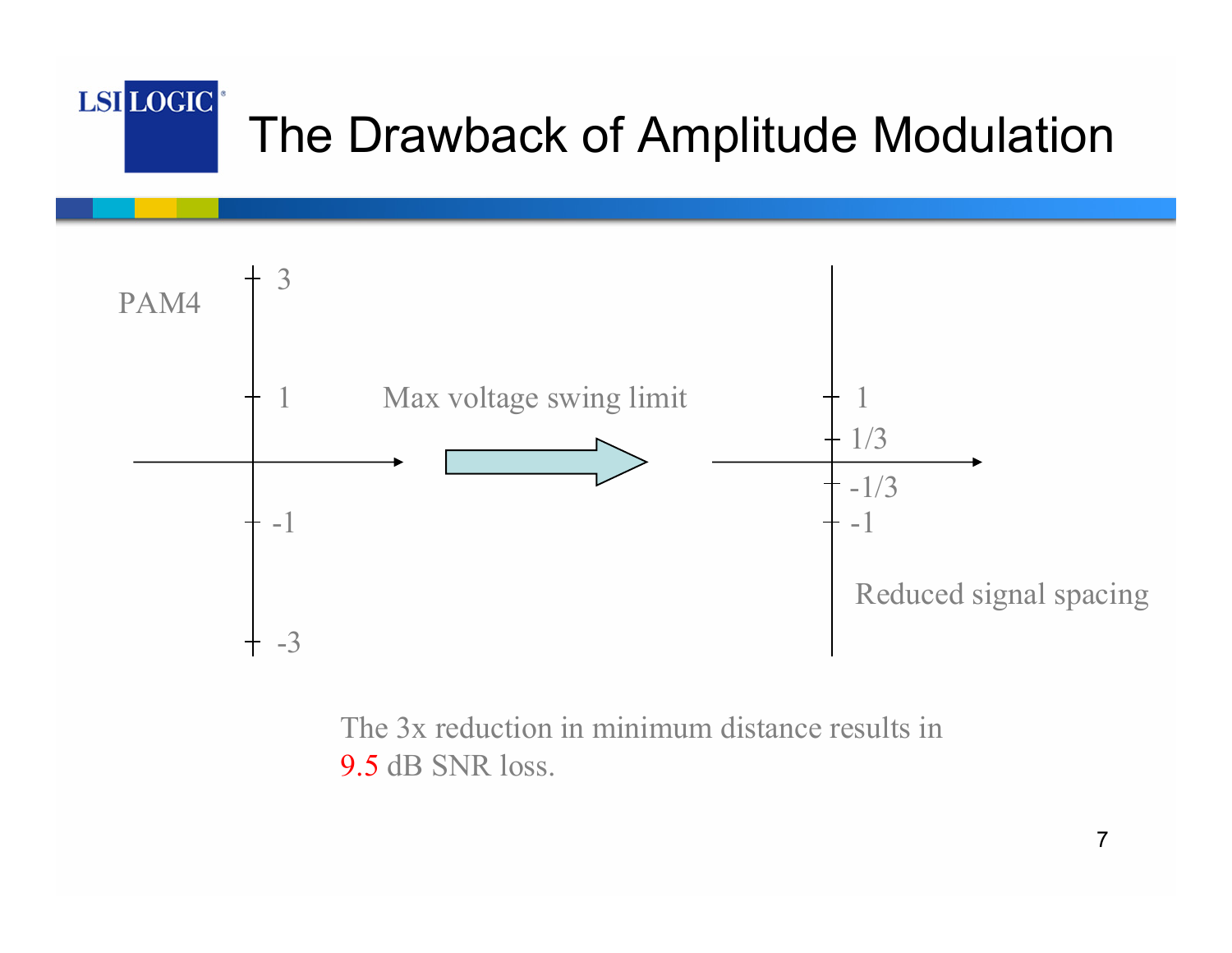# Comparison between Modulation Schemes

LSI LOGIC

| Modulation  | <b>Symbol Rate</b> | 9.5dB loss | <b>Implementation</b>                            |
|-------------|--------------------|------------|--------------------------------------------------|
| <b>NRZ</b>  | 25G                | N          | 25GS/s ADC                                       |
| PAM4        | 12.5G              |            | $12.5$ GS/s ADC                                  |
| <b>QPSK</b> | 12.5G              | N          | 12.5GS/s circuit<br>Difficult to implement in DC |

• Analog implementation of QPSK requires a carrier frequency much higher than the data rate in order to maintain the orthogonality.

• OFDM/QPSK implemented in the digital domain can maintain the othogonality without using a carrier frequency.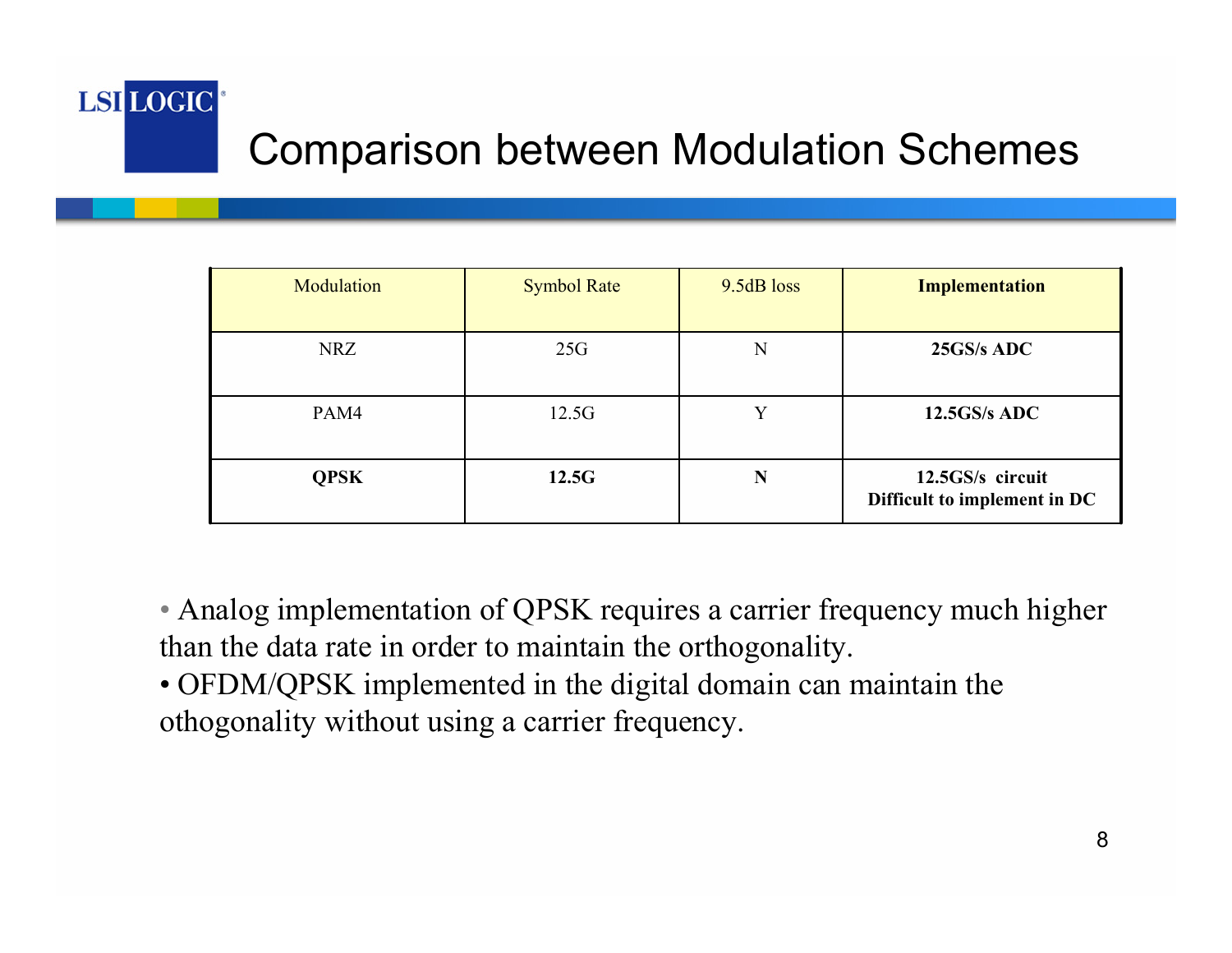

# Partial-Response Signals



• Change of equalization target by relaxing the zero-ISI condition

- • Ideal NRZ equalization target is flat spectrum.
	- Requires a lot of high frequency boost.
- • DB's 1+D equalization target has a null at the Nyquist frequency.
	- Better match to the channel at high frequencies and consequently requires less high frequency boost.
- • PR4 has nulls at both DC and Nyquist.
	- Null at DC may match DC-null in AC coupled systems, but PR-4's DC null is much deeper.
	- – Results in throwing away the signal in the low frequency range where the SNR is strongest.

• ML sequence detection is needed for optimal detection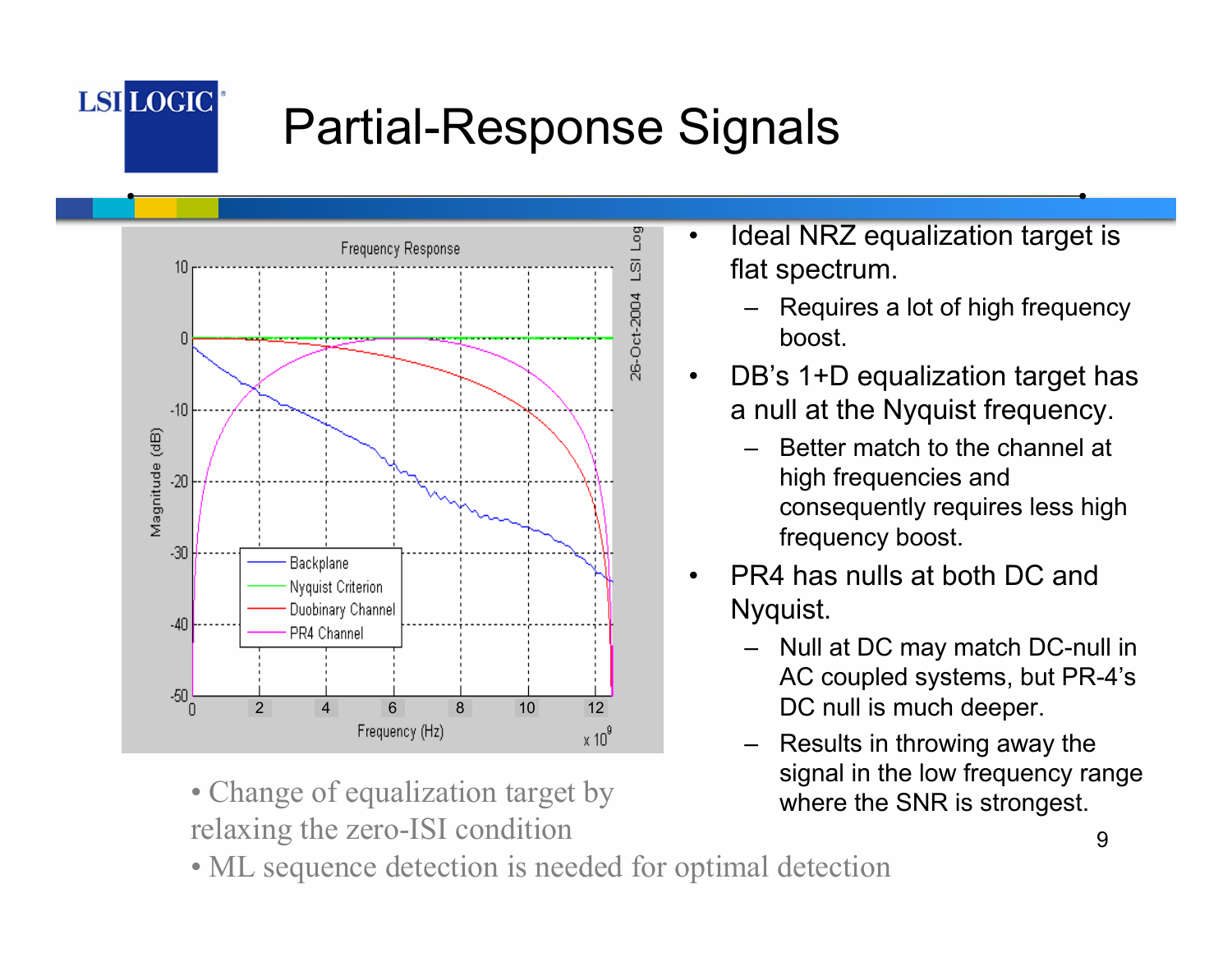



- •Traditional DFE is not enough.
- $\bullet$  Super DFE employs both front-end and back-end signal processing to handle ISI in a more intelligent way.
- 10 $\bullet$  Super DFE can have performance similar to that of a 40-tap DFE, but with much fewer taps.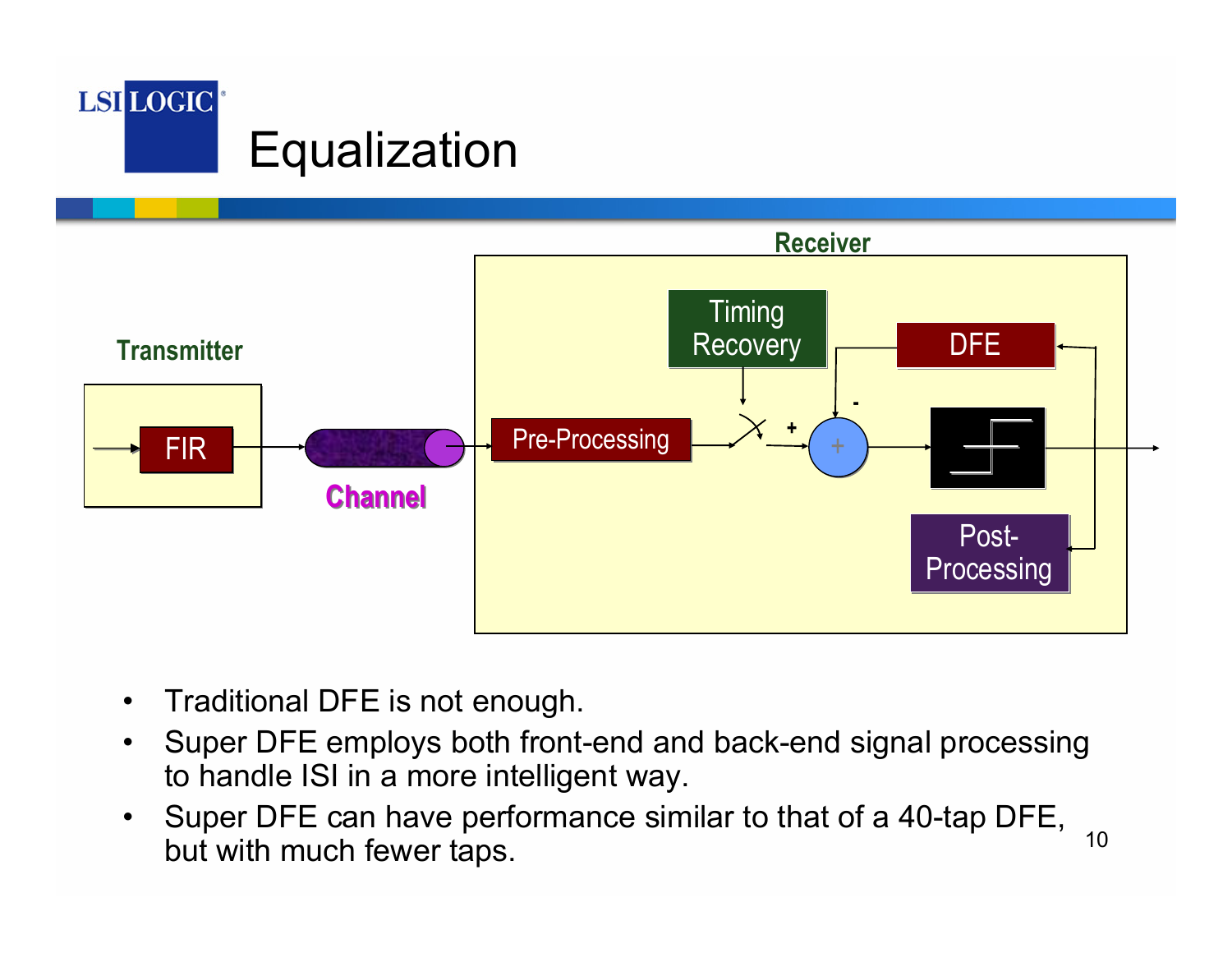### LSI LOGIC Crosstalk Cancellation



- Emulate NEXT or FEXT at the receiver
- Cancel both NEXT and FEXT
- Do-able for 4-lane Ethernet SerDes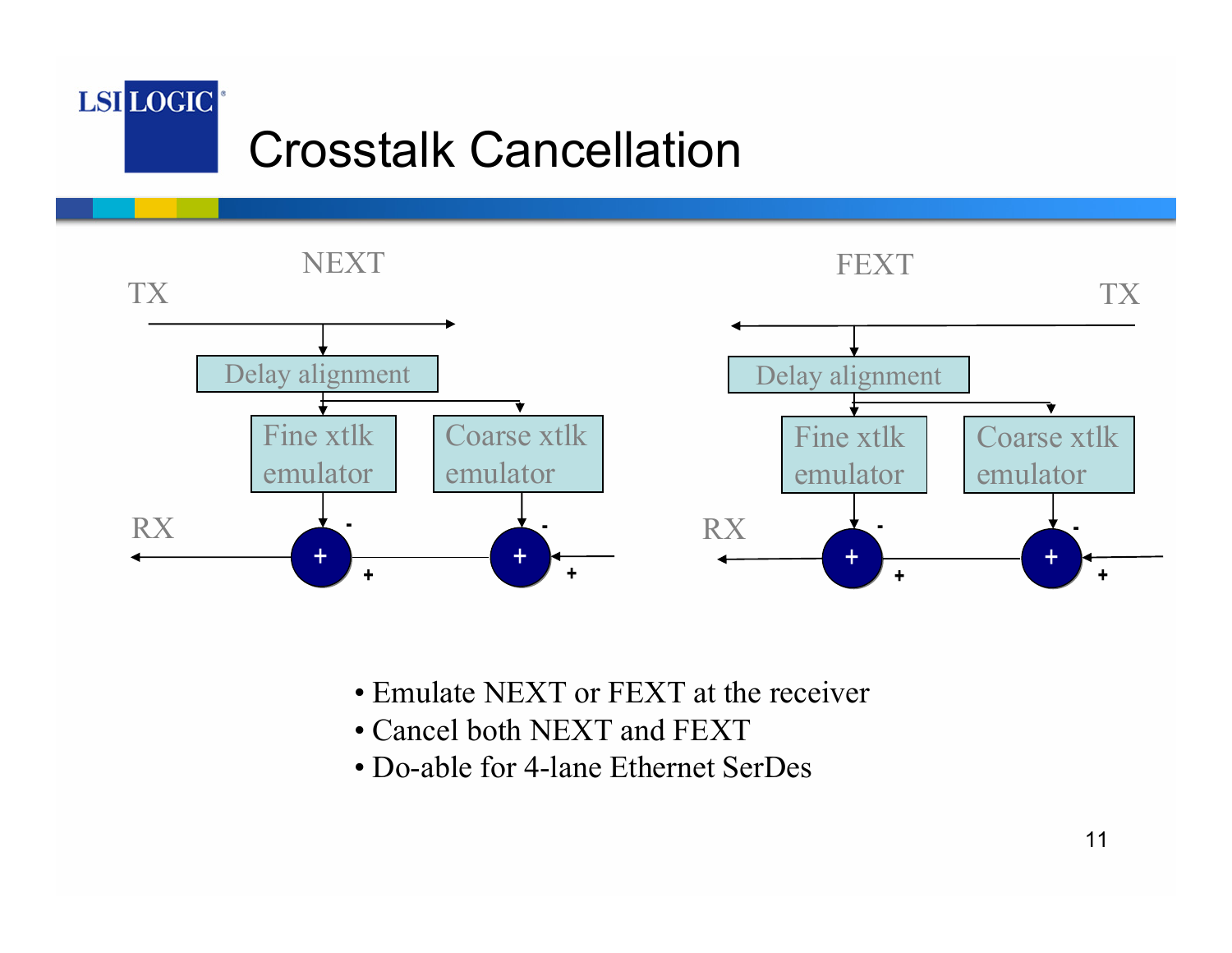

- Error propagation is more severe at 25G, so burst correcting code is a must.
	- (2112,2080) shortened code was adopted by IEEE 802.3ap.
	- (1584,1560) Fire code is used by OIF CEI.
- Implementation considerations
	- Parallel decoder
	- Small number of parity bits
	- (2112,2080) code has only 32 bits OH and requires circuits running at only 769.2MHz if used in 25G.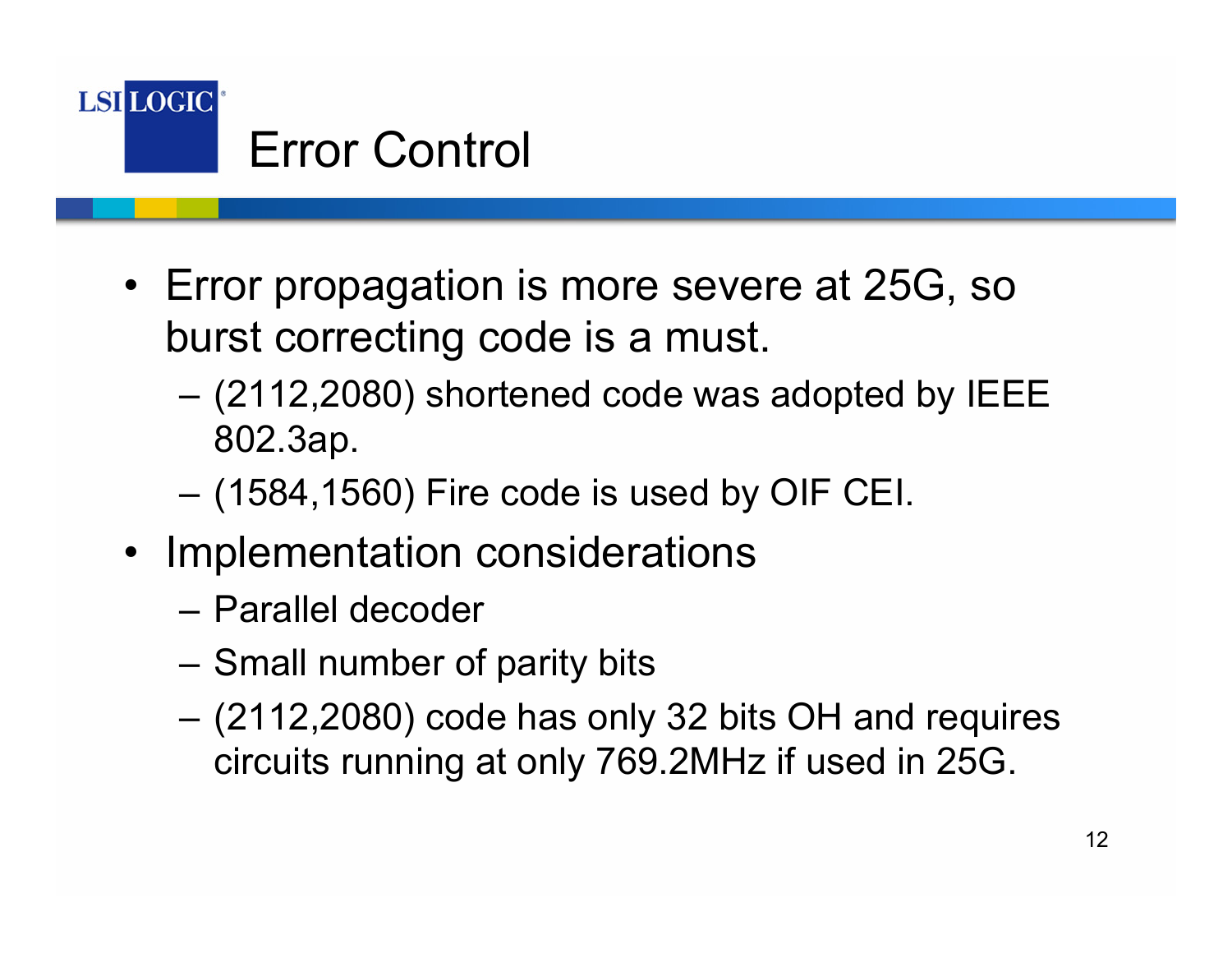



- •Traditional SerDes is mainly an analog design.
- • Some building blocks (DFE, CDR) can be moved to the digital domain for process portability and design scalability.
	- Digital DFE: 20-tap DFE is do-able
- • More digital signal processing can be introduced to handle the challenging 25G channels.
	- OFDM/QPSK
	- Soft decision Viterbi decoder
- • Low power GS/s ADC is the key: 4-6 bits ADC with 100mW power consumption is feasible.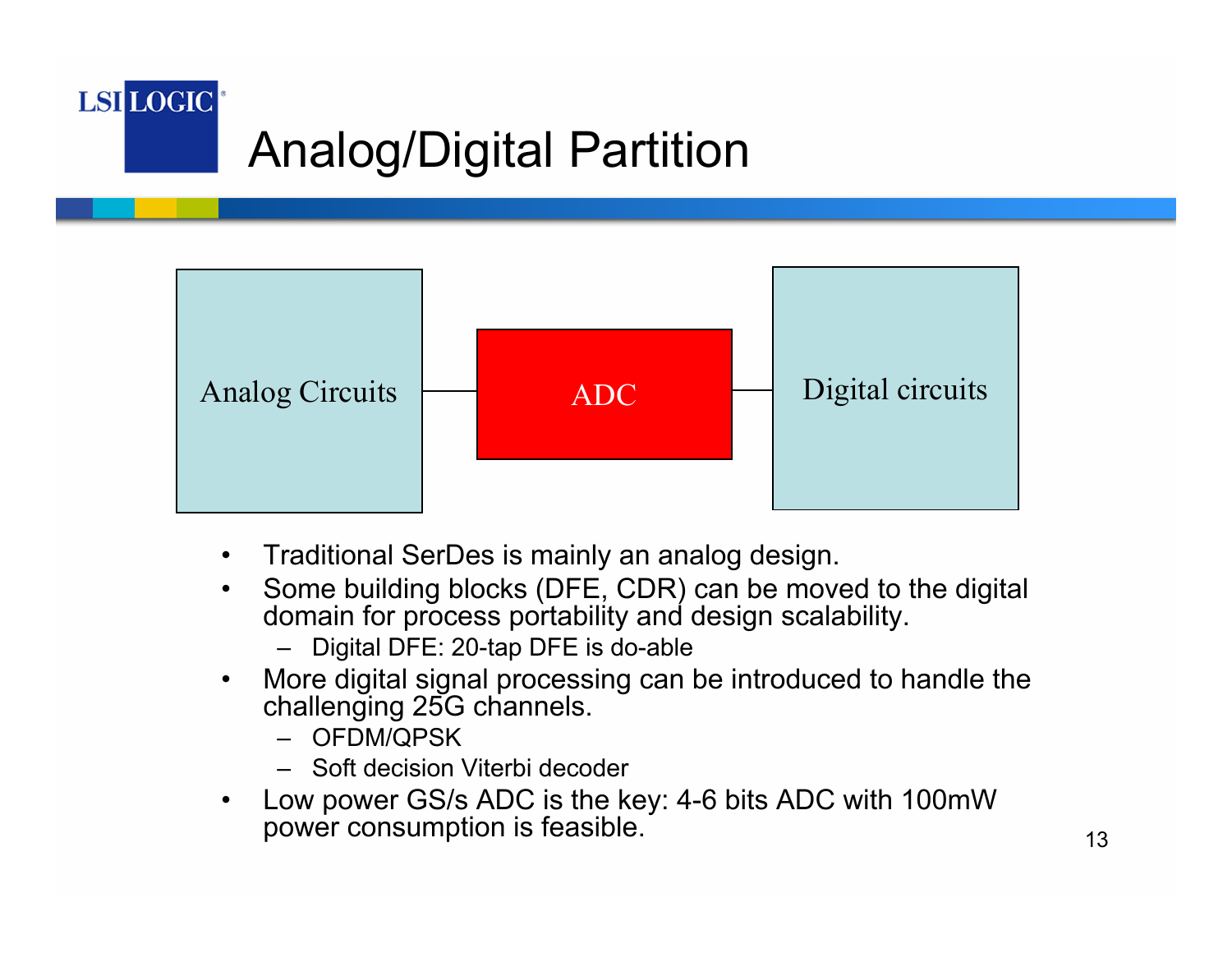

- Introduction
- 25G SerDes Design Considerations
- Simulation Results
	- –Model description
	- Channel frequency responses
	- Impact of crosstalk cancellation
	- –Comparison between different signaling schemes
	- Effect of smarter equalization
	- Performance with better channel materials
	- Reduced data rate
- Conclusions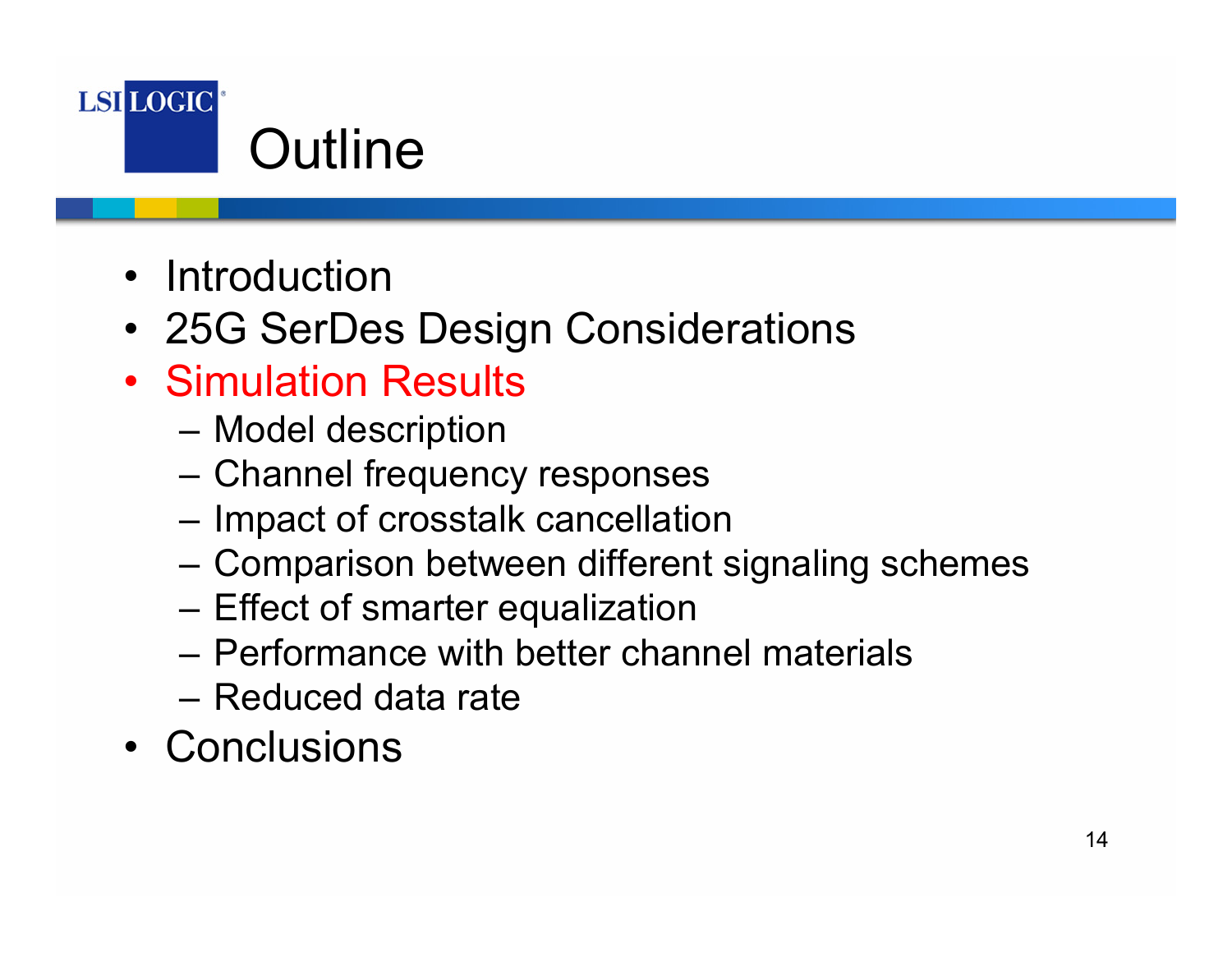**LSI LOGIC** Simulation - Analytic Model

> • Analytic model is used to get slicer SNR at optimal sampling point.

### – Includes

- Intersymbol Interference (channel and package)
- Random Jitter
- Electronics (White) Noise
- Crosstalk (NEXT and FEXT)
- Duty Cycle Distortion
- Does Not Include
	- Receiver Sensitivity
	- Other Sources of DJ

Reference: J.Caroselli and C. Liu, "An Analytic System Model for High Speed Interconnects and its Application to the Specification of Signaling and Equalization Architectures for 10Gbps Backplane Communication", DesignCon 06.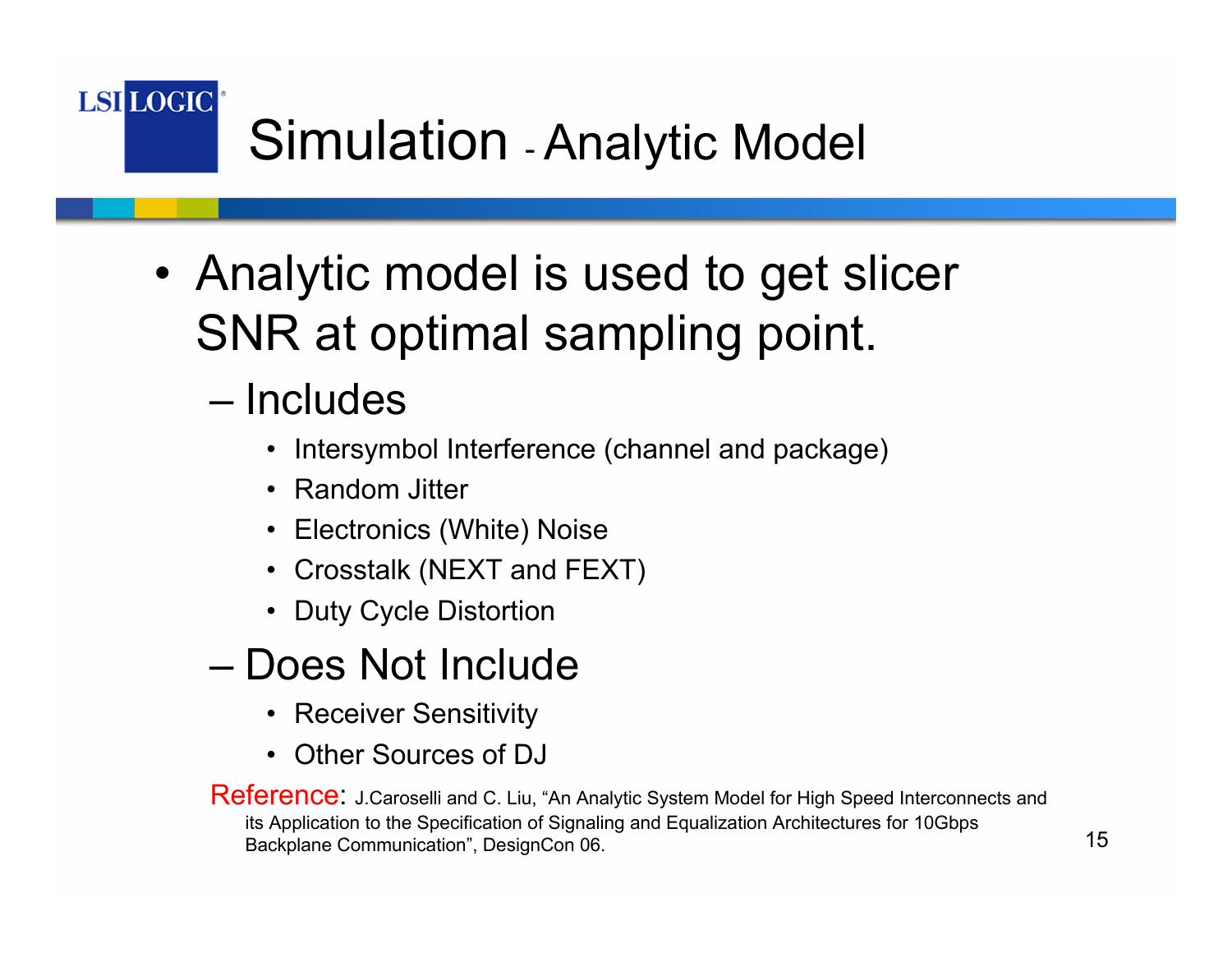

$$
SNR = \frac{d_{\min}^2}{\sigma^2}
$$

$$
Pr_{err} \approx \frac{1}{2} \text{erfc}\left(\frac{\sqrt{SNR}}{2\sqrt{2}}\right)
$$

**Approximately 24dB is required for an error rate of 10-15 and 23 dB for 10-12.** 

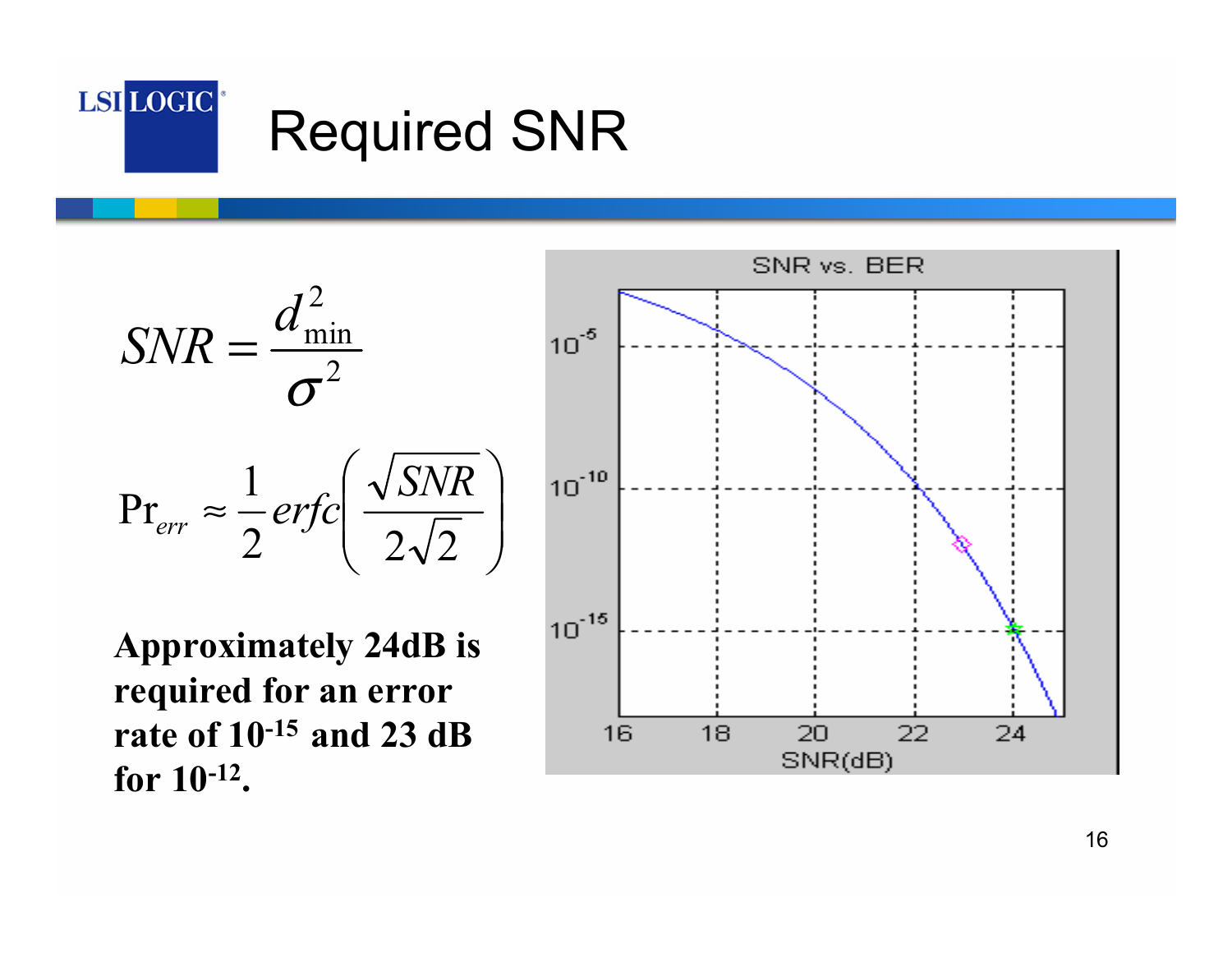

# Simulation Overview

- • Different Signaling and Equalization architectures are compared.
- The number of taps in the feed forward and feedback equalizers are varied.
- All tap values are ideal.
- • The effect of one (worst case) near-end crosstalk aggressor is considered.
- A simple RC model with pole at 0.75\*baud rate is used for the transmitter.
- • IEEE802.3ap capacitor-like package model included on both transmitter and receiver.

| Data rate           | $25$ Gb/s |
|---------------------|-----------|
| Electronic<br>noise | 40dB      |
| Random<br>Jitter    | 1ps sigma |
| TX/RX<br>Package    | Added     |
| <b>Cross Talk</b>   | See noted |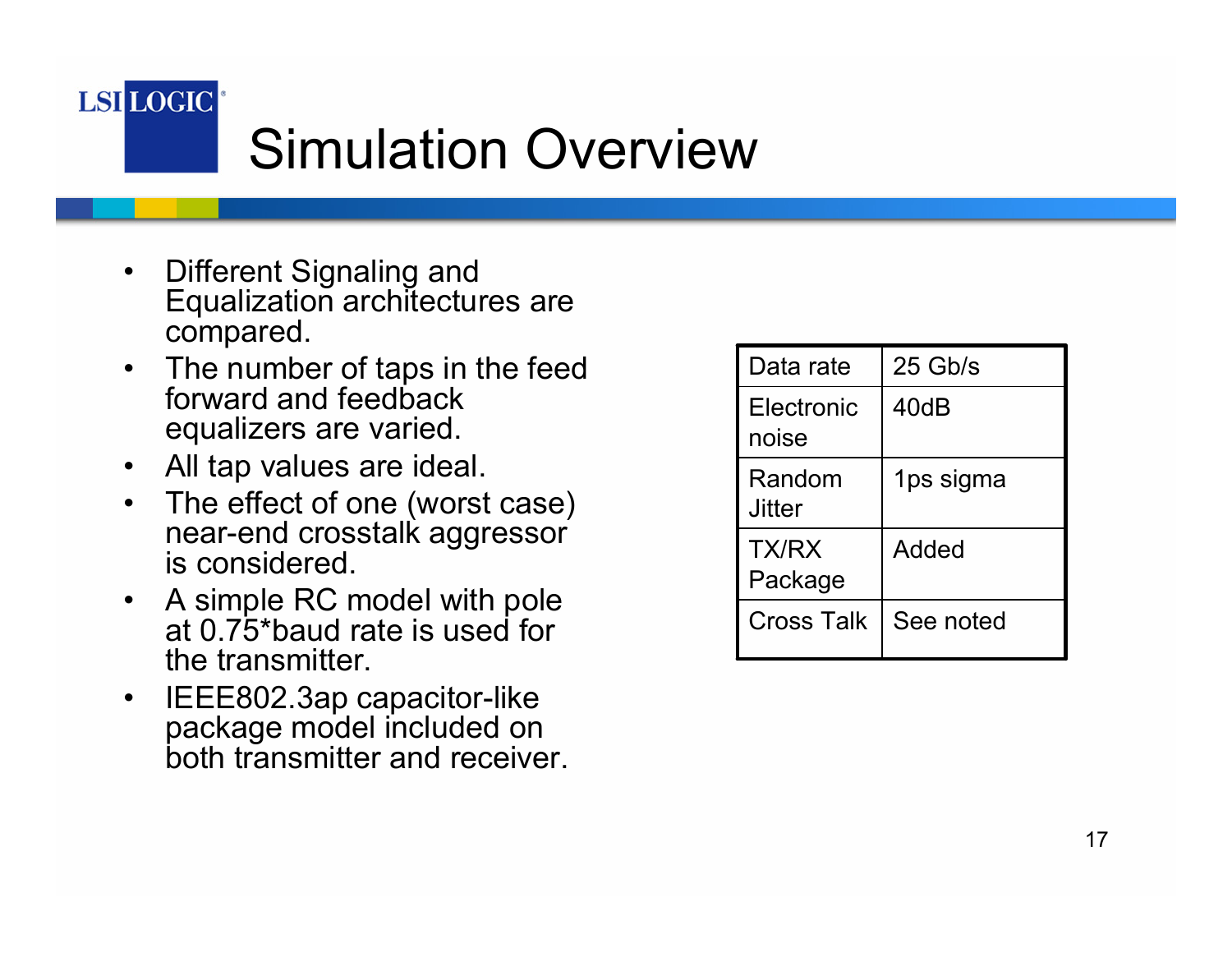#### LSI LOGIC<sup>®</sup> Force10 Network Channels

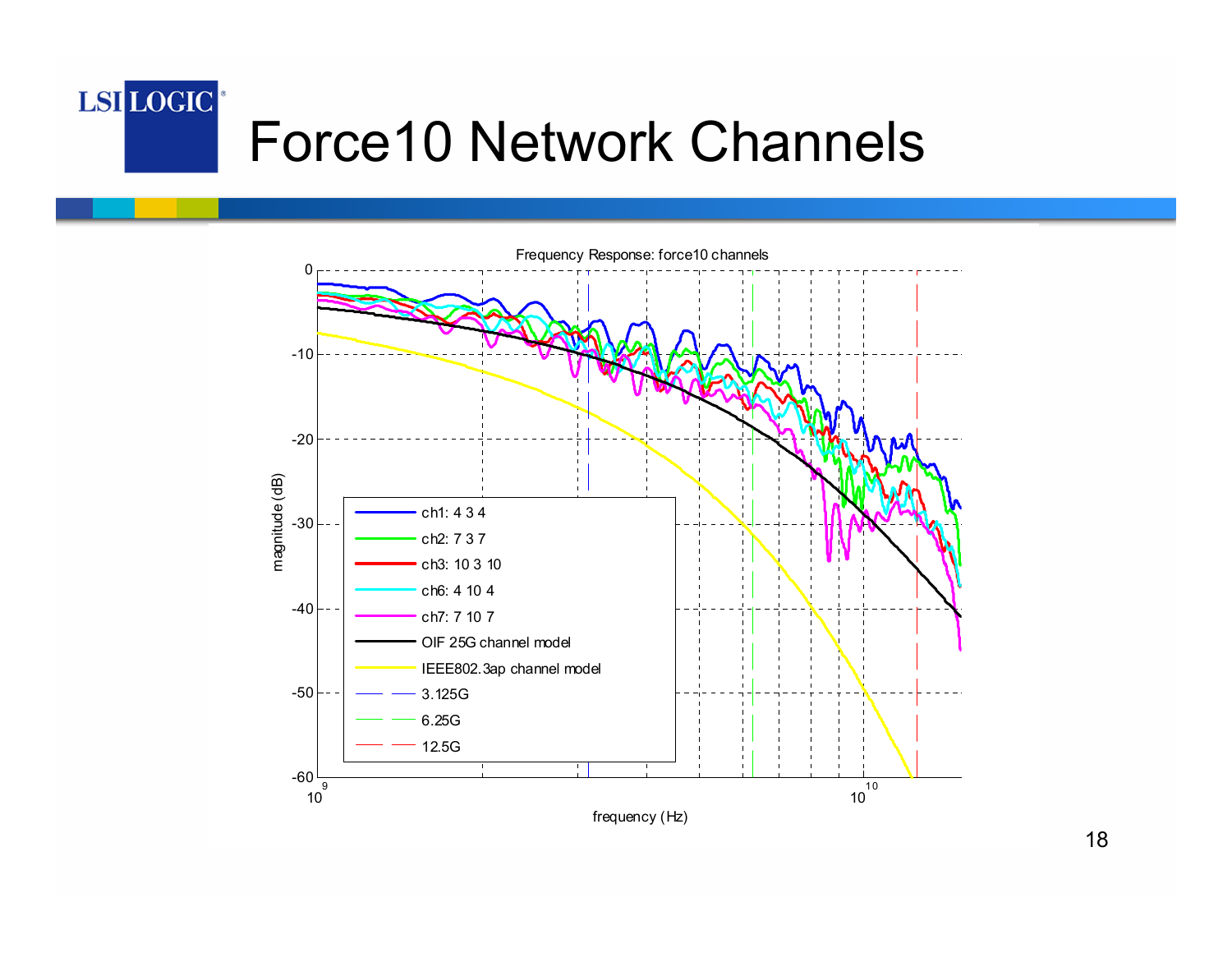



19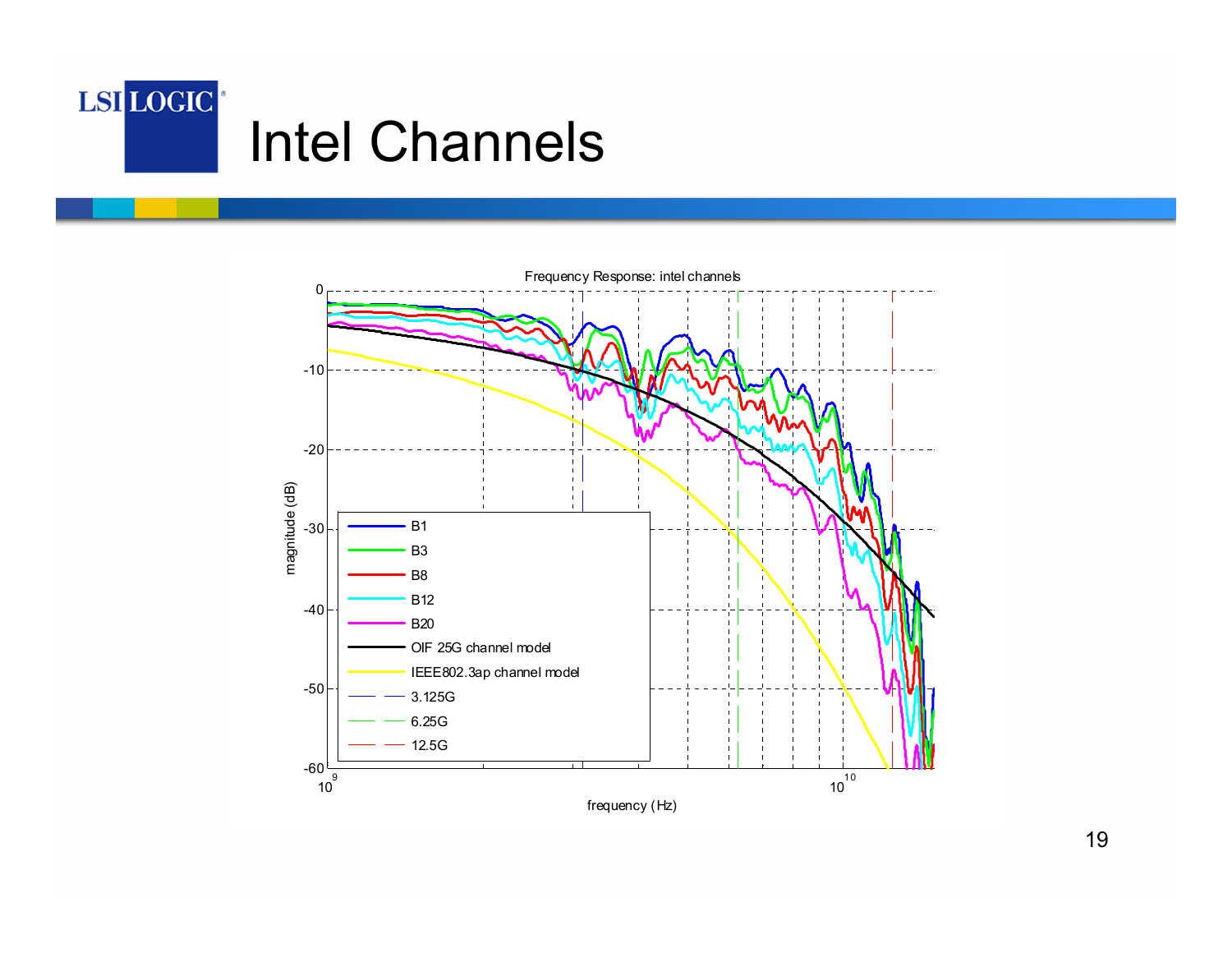



- •Modest crosstalk
- Magnitude above<br>signal mask at 12.5G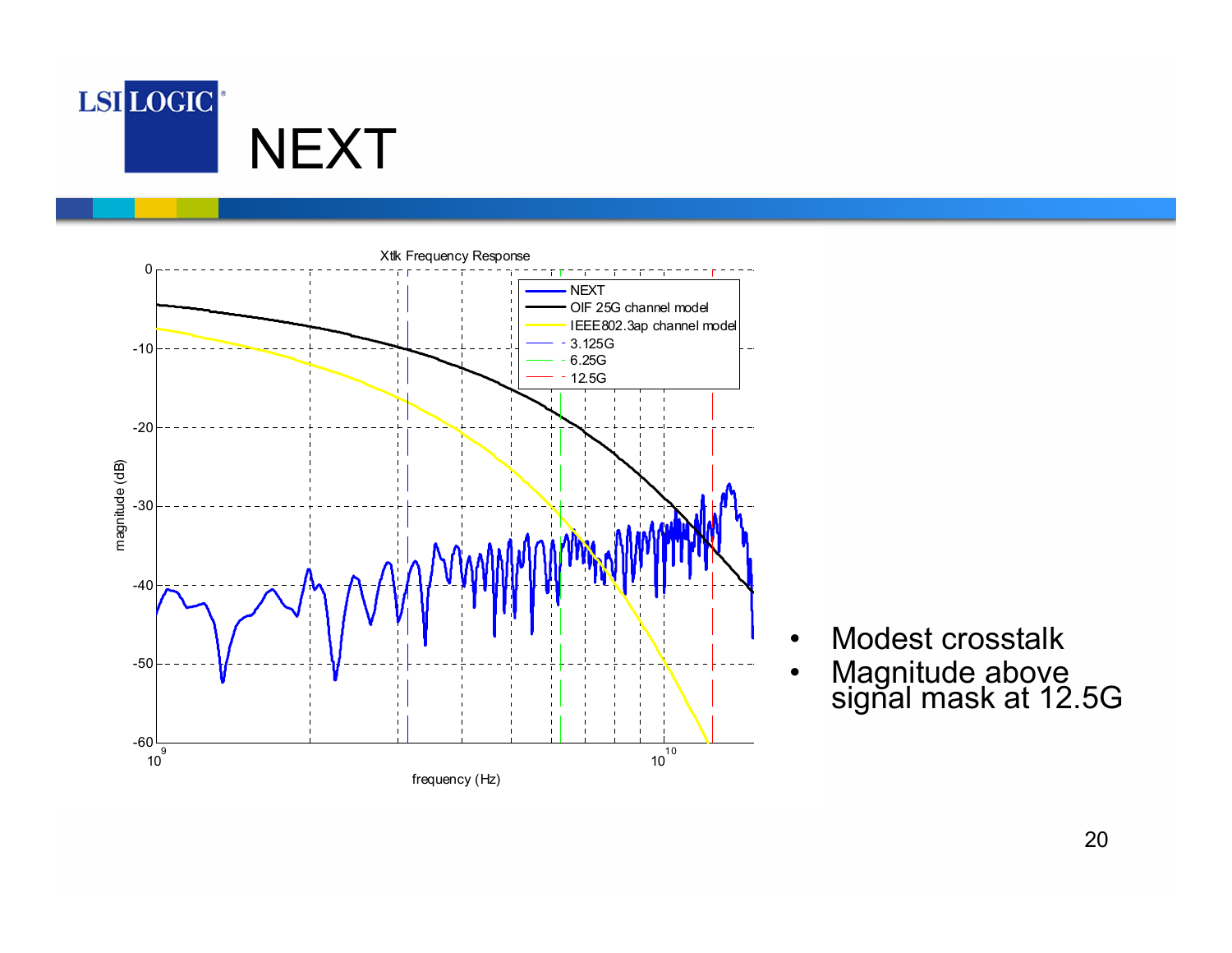### LSI LOGIC<sup>®</sup>

## The Impact of Crosstalk Cancellation

With modest crosstalk

• All with 3-tap TX FIR.

• Number of DFE taps required to achieve BER of 10-15

| Force 10 Channels | <b>NRZ</b> | <b>DB</b> | PAM4    |
|-------------------|------------|-----------|---------|
|                   |            | 60        | 42      |
|                   | >>100      | >>100     | 100     |
|                   | >>100      | >>100     | $>>100$ |

If crosstalk is cancelled

| Force10 Channels | <b>NRZ</b> | <b>DB</b>    | PAM4 |
|------------------|------------|--------------|------|
|                  |            | 39           |      |
|                  |            | າເ           |      |
|                  |            | $\mathbf{r}$ |      |

Note: DB is better than NRZ with crosstalk, but when crosstalk is perfectly cancelled, the advantage of DB (easier equalizer target and less boost) is gone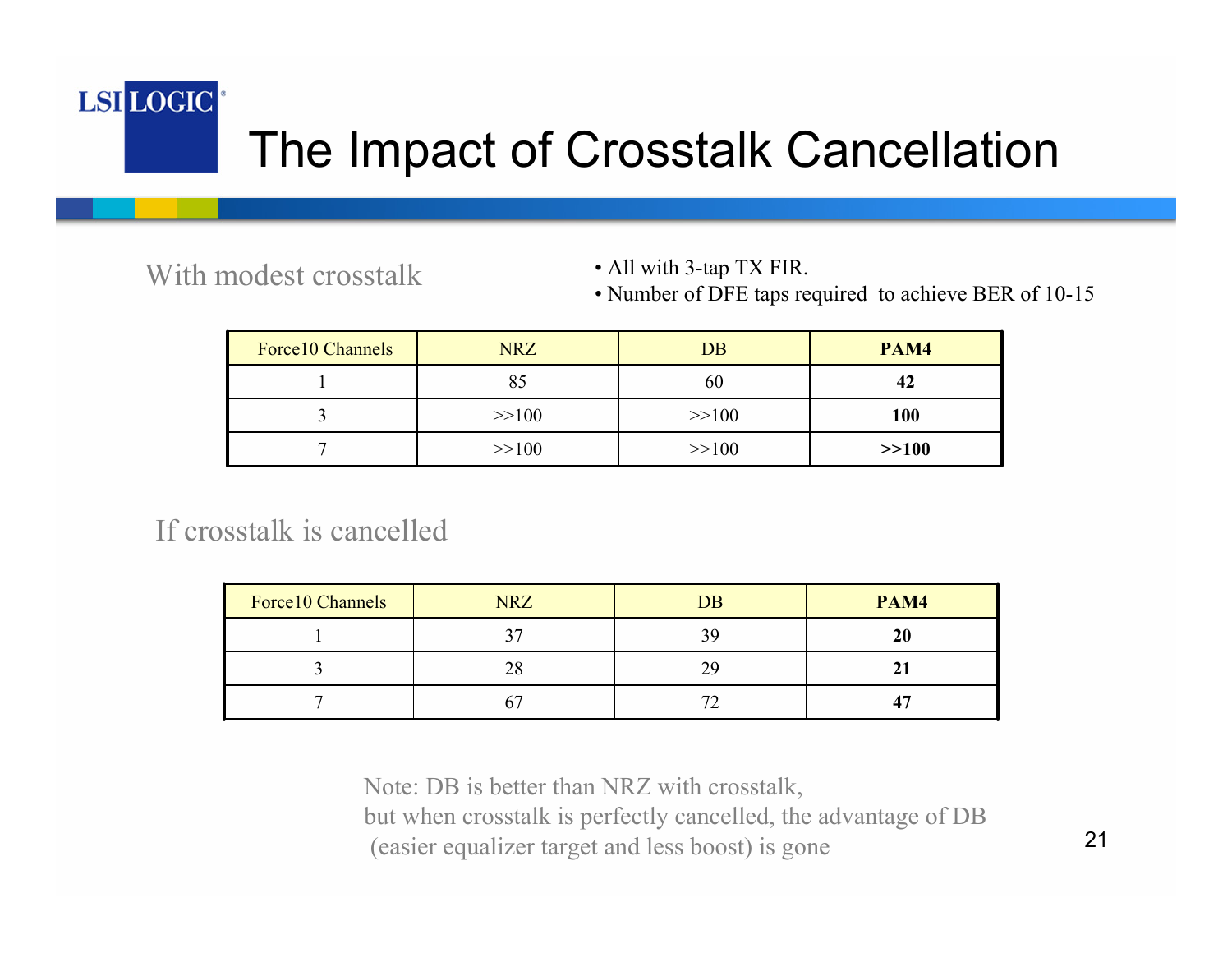# Comparison between Signaling Formats

•All with 3-tap FIR and cross talk cancellation.

LSI LOGIC<sup>®</sup>

 $\bullet$ Number of DFE taps required to achieve BER of 10-15 :

| <b>Channels</b>       | <b>NRZ</b> | DB | PAM4 | <b>QPSK</b>              |
|-----------------------|------------|----|------|--------------------------|
| Intel B1              | 29         | 28 | 17   | 8                        |
| Intel B <sub>3</sub>  | 41         | 41 | 19   | 8                        |
| Intel B8              | 39         | 40 | 42   | $\overline{7}$           |
| Intel B12             | 34         | 40 | 34   | 7                        |
| Intel B <sub>20</sub> | 80         | 90 | 19   |                          |
| Force 10 1            | 37         | 39 | 20   | 5                        |
| Force 10 2            | 40         | 45 | 30   | 5                        |
| Force 10 3            | 28         | 29 | 21   | $\overline{\mathcal{A}}$ |
| Force 10 6            | 48         | 48 | 38   | 4                        |
| Force 10 7            | 67         | 72 | 47   | 5                        |

PAM4 has better performance than NRZ.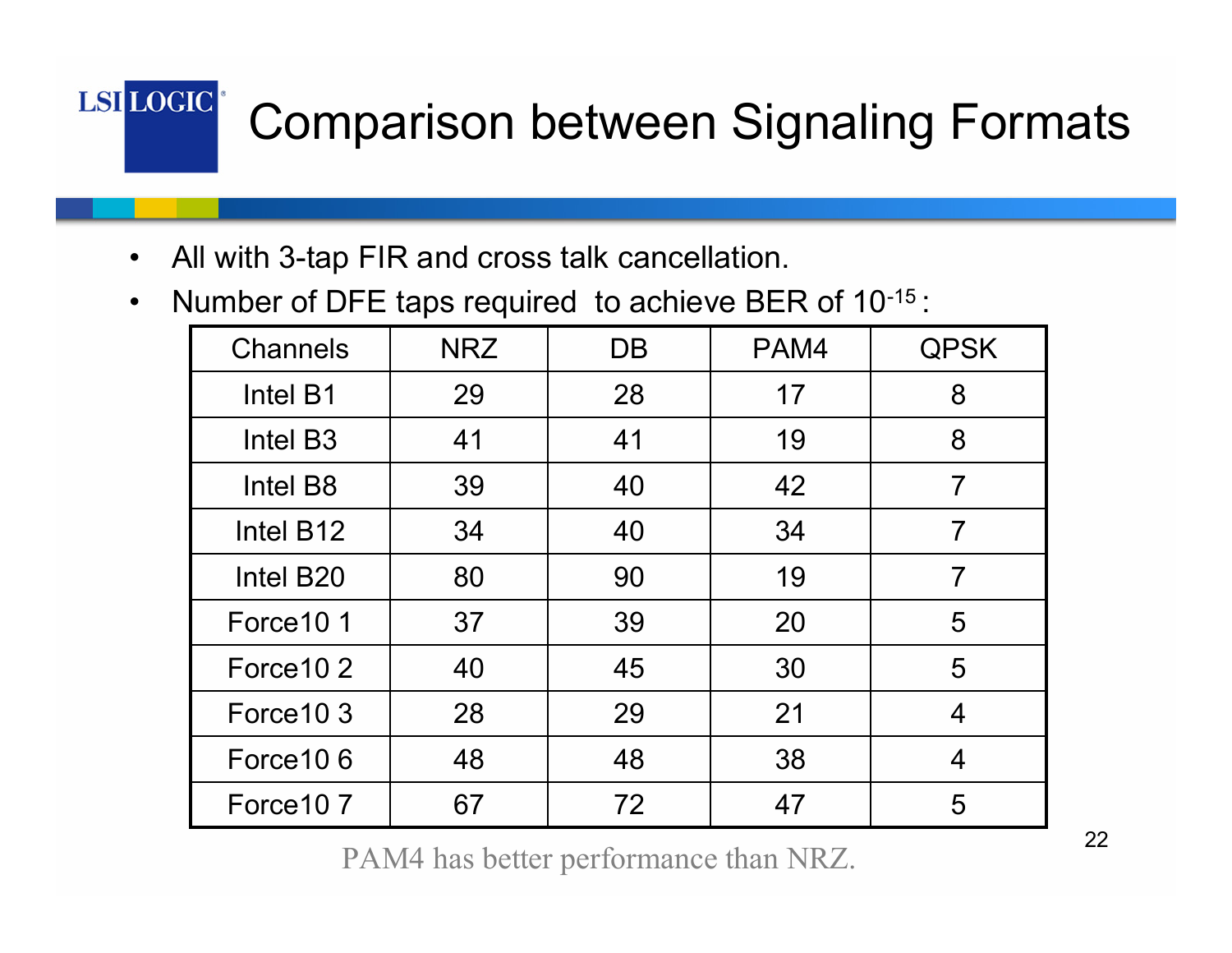### LSI LOGIC<sup>®</sup> Results with Super DFE

6-tap FIR and 20-tap DFE, NRZ signaling, crosstalk cancellation

| <b>Channels</b>       | <b>DFE</b> | <b>Super DFE</b> |
|-----------------------|------------|------------------|
| Intel B1              | 22.48      | 24.34            |
| Intel B3              | 21.01      | 24.73            |
| Intel B <sub>8</sub>  | 21.68      | 24.36            |
| Intel B <sub>12</sub> | 21.45      | 24.64            |
| Intel B <sub>20</sub> | 19.67      | 24.72            |
| Force 10 1            | 23.41      | 26.39            |
| Force 10 2            | 22.75      | 24.19            |
| Force 10 3            | 23.36      | 27.42            |
| Force 10 6            | 23.69      | 26.48            |
| Force 10 7            | 21.58      | 23.18            |

Only 20-tap DFE is needed for NRZ. (PAM4 needs slightly fewer taps: 15-tap for B8, 20-tap for ch2 )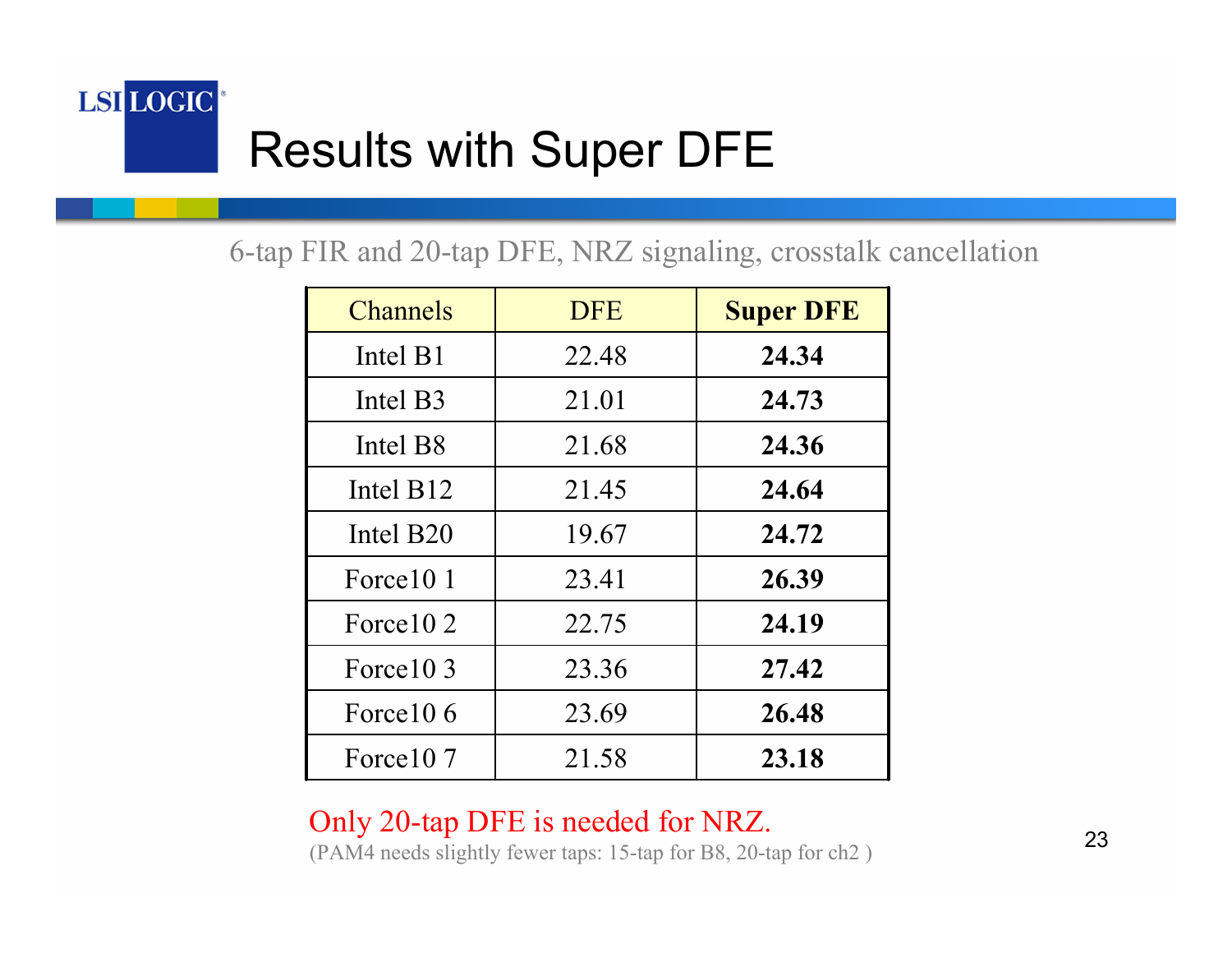



Backplane material: Rogers Hybrid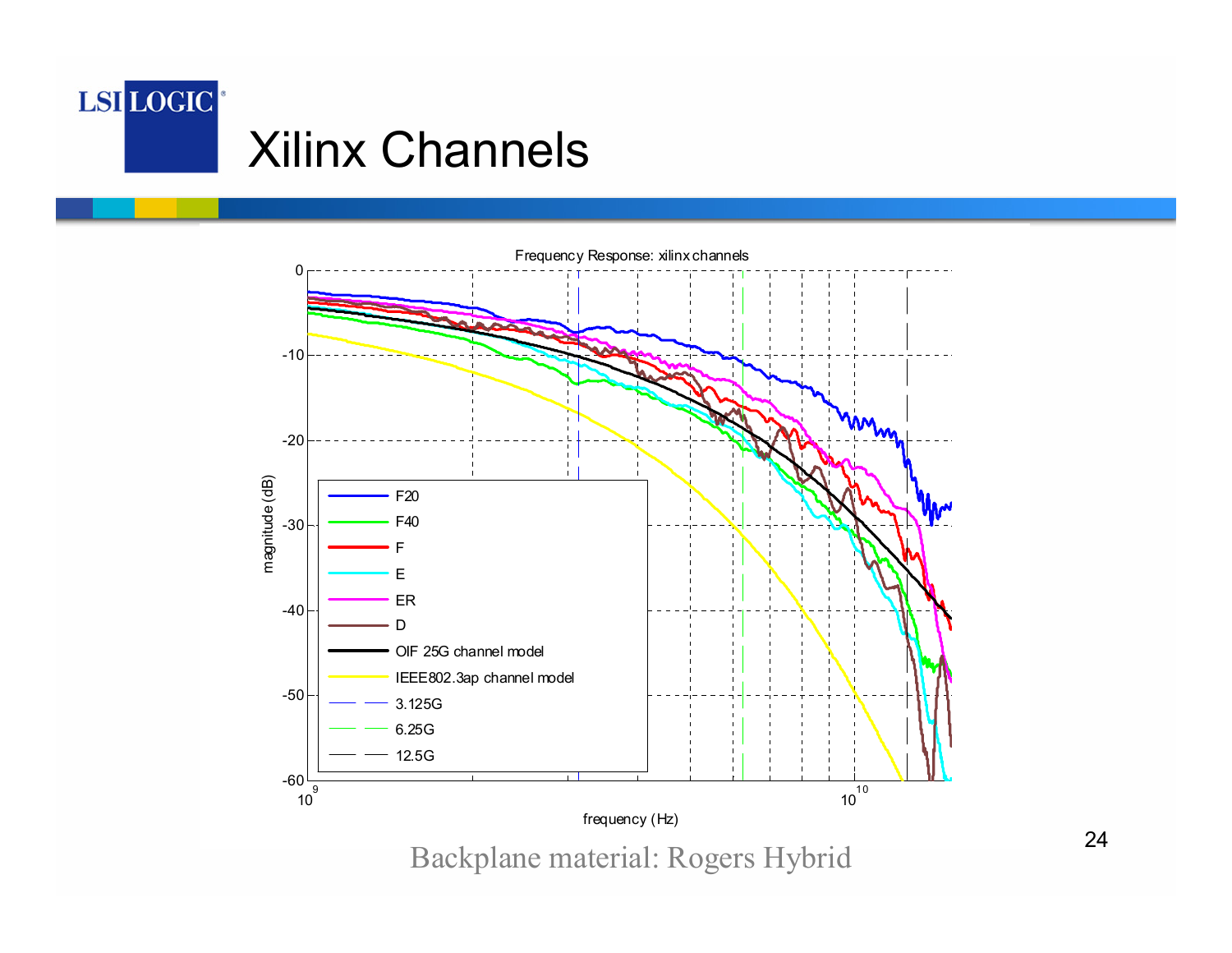



25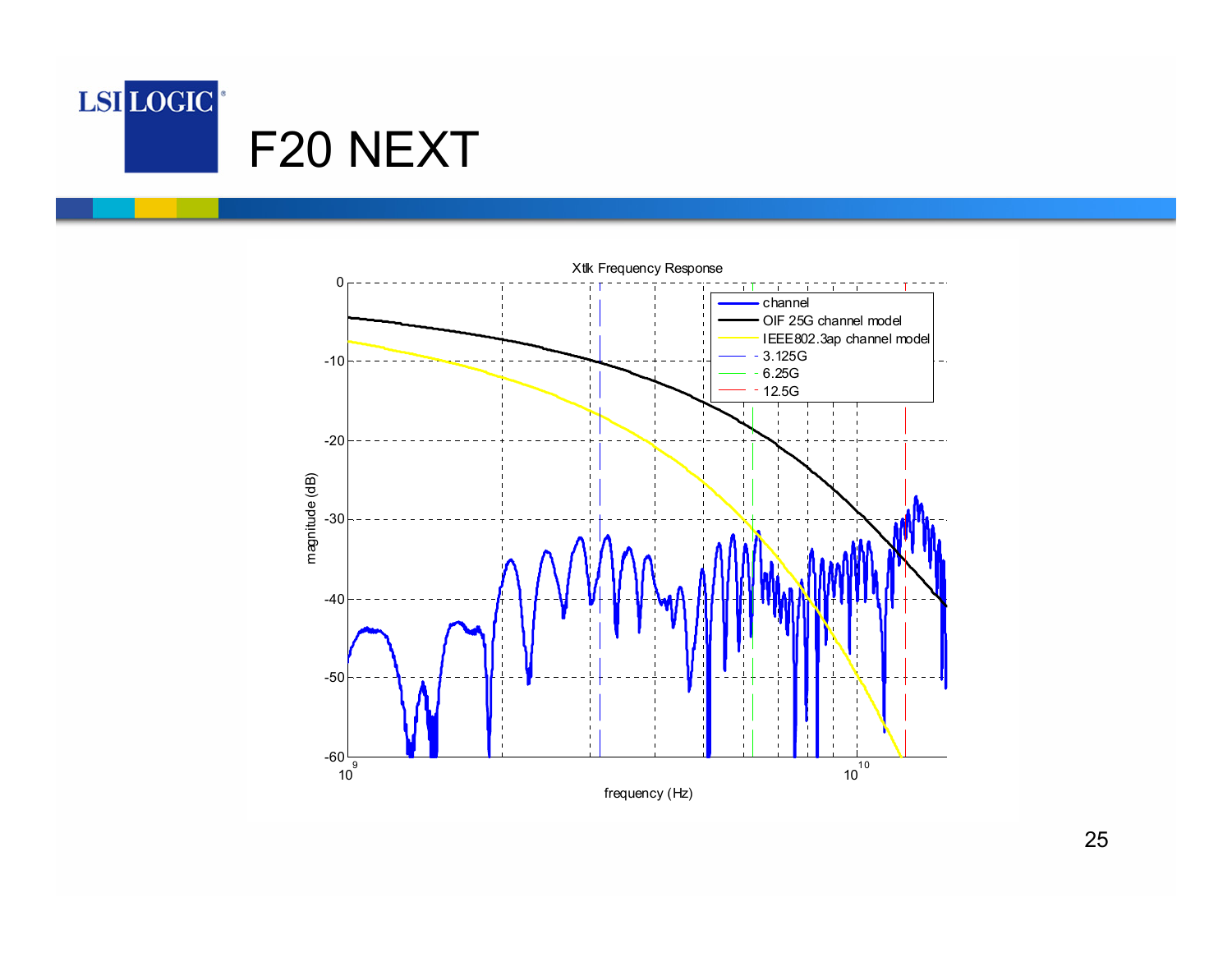

#### NRZ signaling, 8-tap DFE Crosstalk cancellation

| <b>Xilinx Channels</b> | $SNR$ : DFE $(dB)$ | <b>SNR: super DFE</b><br>(dB) |
|------------------------|--------------------|-------------------------------|
| F20(20")               | 29.01              | 29.01                         |
| ER(27")                | 22.92              | 28.78                         |
| F(34)                  | 19 74              | 25.91                         |

Backplane material: Rogers Hybrid

| <b>Channels</b>   | <b>Raw materials</b>                    | Overall system | # of Lanes |
|-------------------|-----------------------------------------|----------------|------------|
| Rogers v.s. $FR4$ | 70-80% higher cost   $15\%$ higher cost |                | 40%        |

Does it make sense to use better materials for 25G?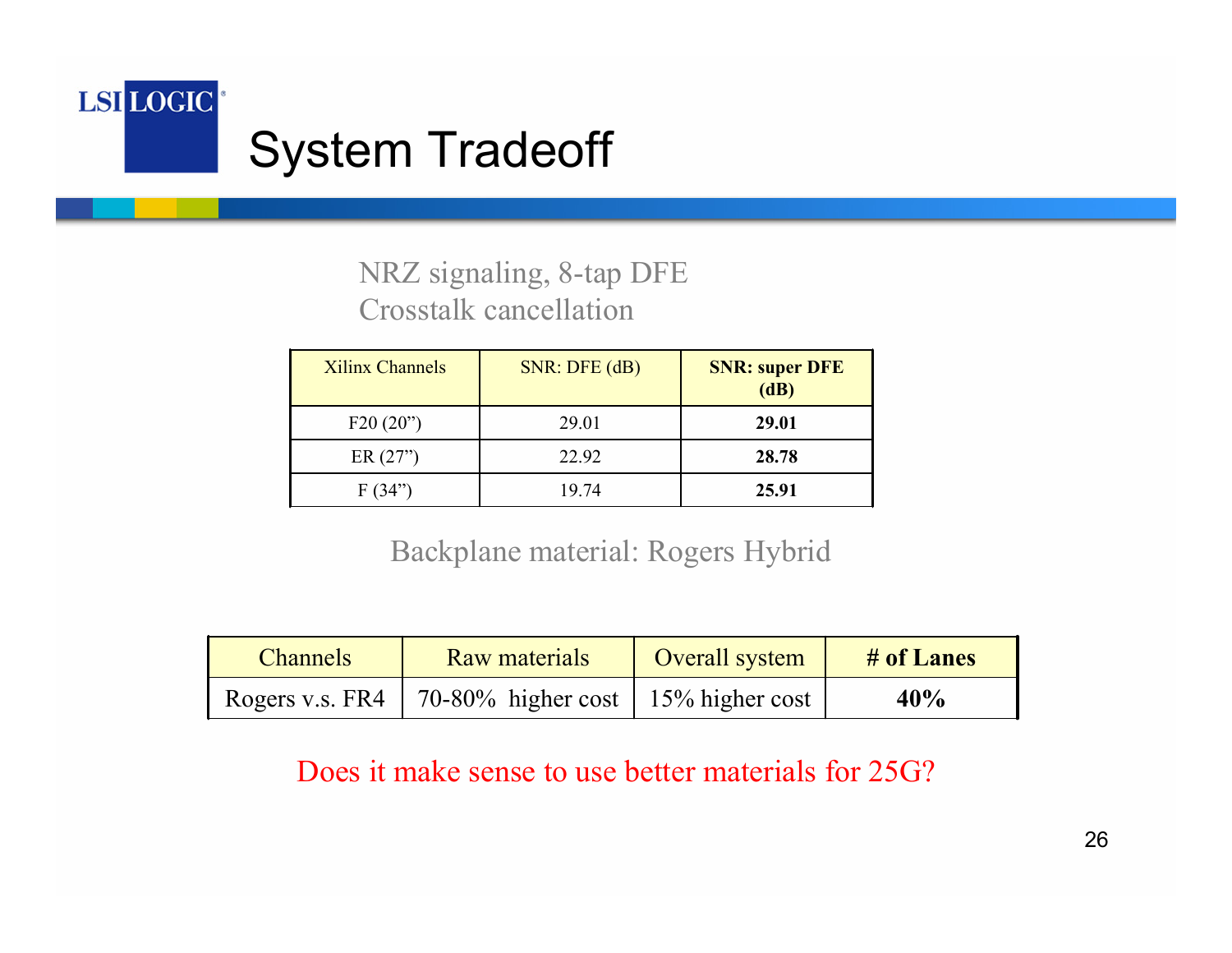

#### At 22Gbps, 6-tap FIR and super DFE, NRZ signaling, crosstalk cancellation

Number of taps needed to have a BER of 10-15:

| <b>Channels</b>      | <b>Super DFE</b> |
|----------------------|------------------|
| Intel B3             | 12               |
| Intel B <sub>8</sub> | 10               |
| Intel B20            | 13               |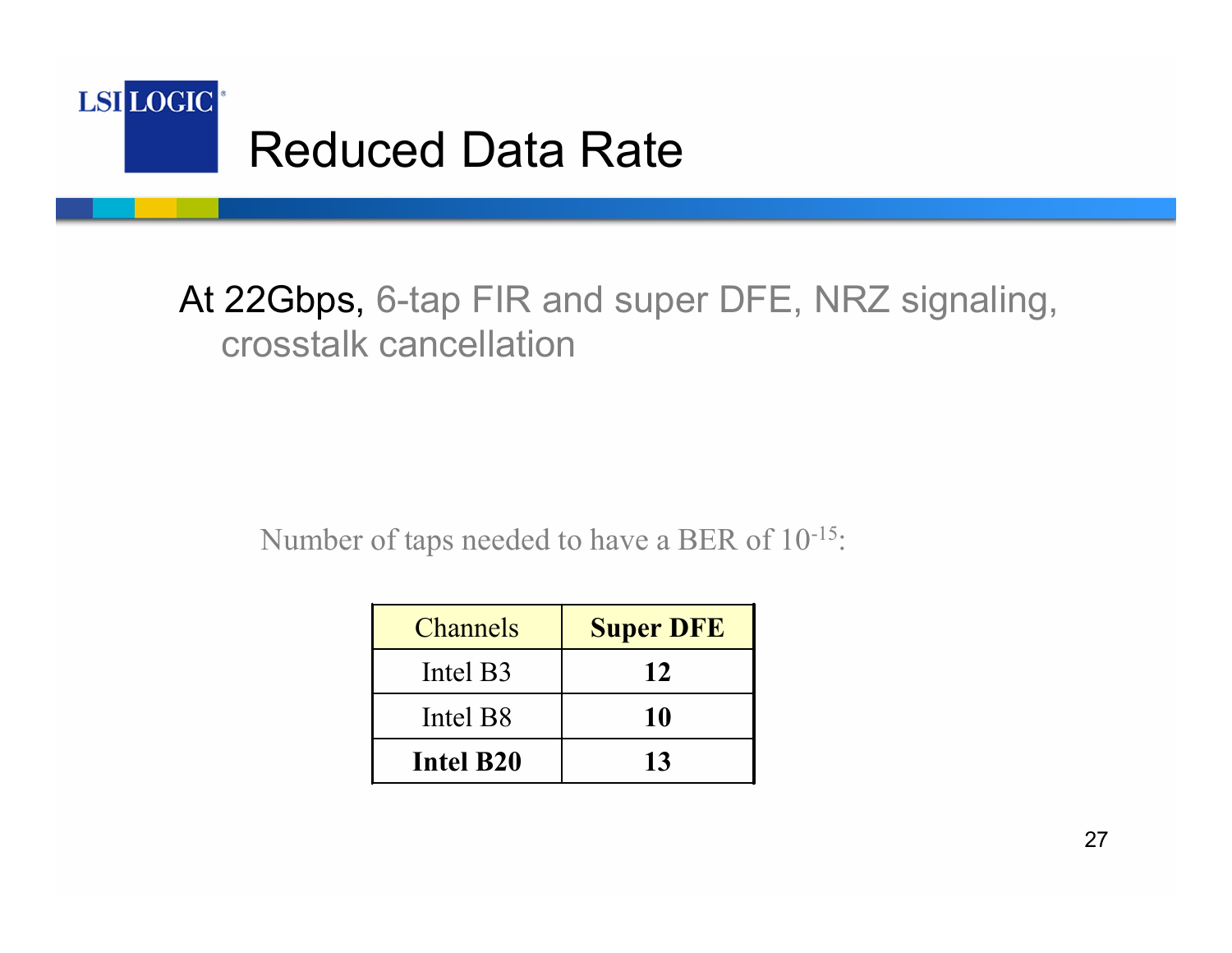**LSI LOGIC** 

# Summary of Simulation Results

- Crosstalk cancellation is essential.
- Higher order modulation provides better performance.
- Intelligent equalization technique can support NRZ with a DFE of only 20 taps.
- To use a DFE with less than 10 taps
	- Better channel materials
	- QPSK
	- 22Gbps or BER of 10-12